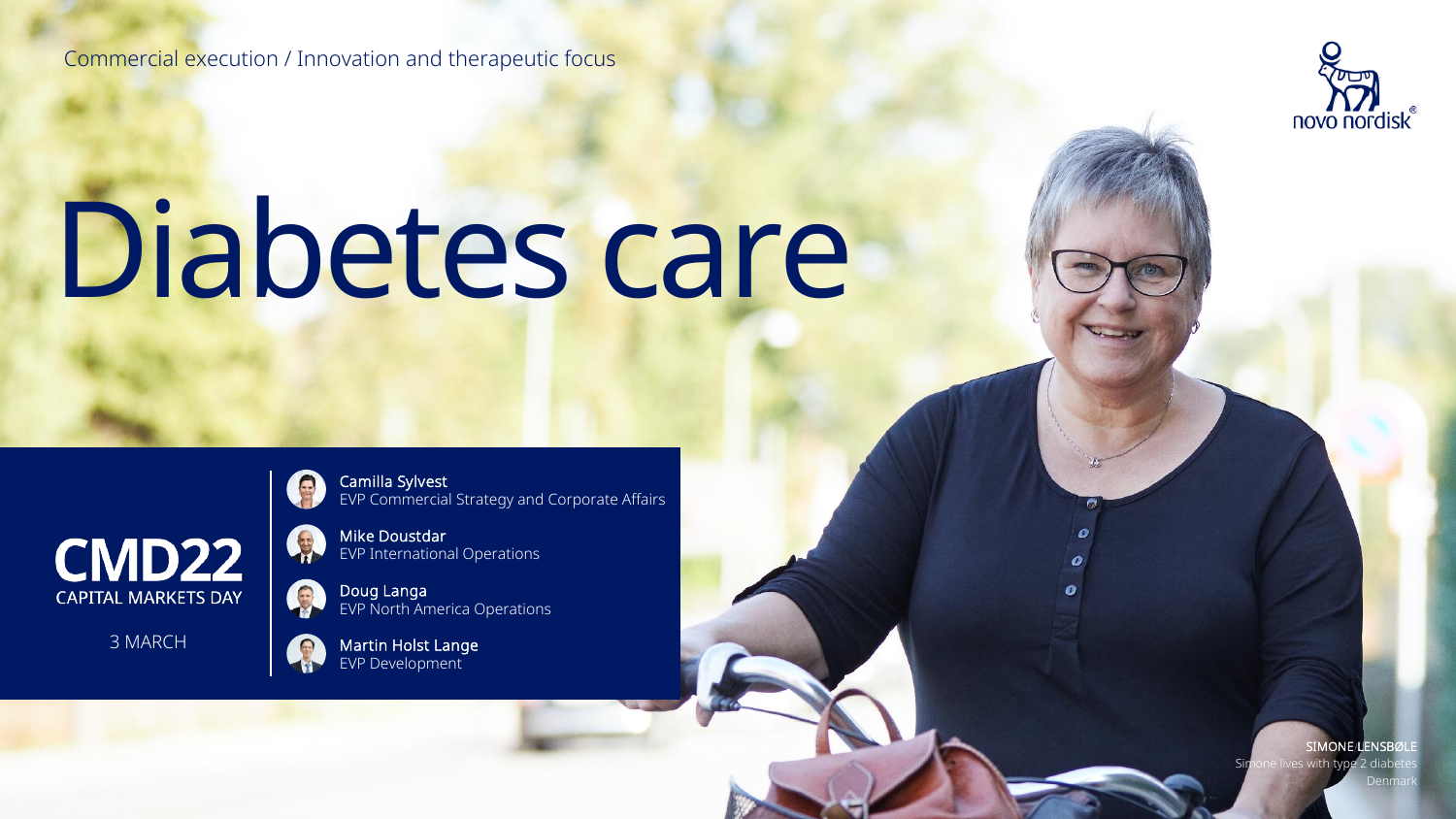### Forward-looking statements

Novo Nordisk's reports filed with or furnished to the US Securities and Exchange Commission (SEC), including the statutory Annual Report 2021 and Form 20-F, which both were filed with the SEC in February 2022 in continuation of the publication of this Annual Report 2021, this presentation, and written information released, or oral statements made, to the public in the future by or on behalf of Novo Nordisk, may contain forward-looking statements. Words such as 'believe', 'expect, 'may', 'will', 'plan', 'strategy', 'prospect', 'foresee', 'estimate', 'project', 'anticipate', 'can', 'intend', 'target' and other words and terms of similar meaning in connection with any discussion of future operating or financial performance identify forward-looking statements. Examples of such forward-looking statements include, but are not limited to:

- Statements of targets, plans, objectives or goals for future operations, including those related to Novo Nordisk's products, product research, product development, product introductions and product approvals as well as cooperation in relation thereto,
- Statements containing projections of or targets for revenues, costs, income (or loss), earnings per share, capital expenditures, dividends, capital structure, net financials and other financial measures,
- Statements regarding future economic performance, future actions and outcome of contingencies such as legal proceedings, and
- Statements regarding the assumptions underlying or relating to such statements.

These statements are based on current plans, estimates and projections. By their very nature, forward-looking statements involve inherent risks and uncertainties, both general and specific. Novo Nordisk cautions that a number of important factors, including those described in this presentation, could cause actual results to differ materially from those contemplated in any forward-looking statements.

Factors that may affect future results include, but are not limited to, global as well as local political and economic conditions, including interest rate and currency exchange rate fluctuations, delay or failure of projects related to research and/or development, unplanned loss of patents, interruptions of supplies and production, including as a result of interruptions or delays affecting supply chains on which Novo Nordisk relies, product recalls, unexpected contract breaches or terminations, government- mandated or market-driven price decreases for Novo Nordisk's products, introduction of competing products, reliance on information technology including the risk of cybersecurity breeches, Novo Nordisk's ability to successfully market current and new products, exposure to product liability and legal proceedings and investigations, changes in governmental laws and related interpretation thereof, including on reimbursement, intellectual property protection and regulatory controls on testing, approval, manufacturing and marketing, perceived or actual failure to adhere to ethical marketing practices, investments in and divestitures of domestic and foreign companies, unexpected growth in costs and expenses, failure to recruit and retain the right employees, failure to maintain a culture of compliance, epidemics, pandemics or other public health crises, and factors related to the foregoing matters and other factors not specifically identified herein.

For an overview of some, but not all, of the risks that could adversely affect Novo Nordisk's results or the accuracy of forward-looking statements in this Annual Report 2021, reference is made to the overview of risk factors in 'Risk management' of this Annual Report 2021.

Unless required by law, Novo Nordisk is under no duty and undertakes no obligation to update or revise any forward-looking statement after the distribution of this Annual Report 2021, whether as a result of new information, future events, or otherwise.

#### **Important drug information**

Victoza® and Ozempic® are approved for the management of type 2 diabetes only Saxenda<sup>®</sup> and Wegovy<sup>®</sup> are approved in the USA and the EU for the treatment of obesity only

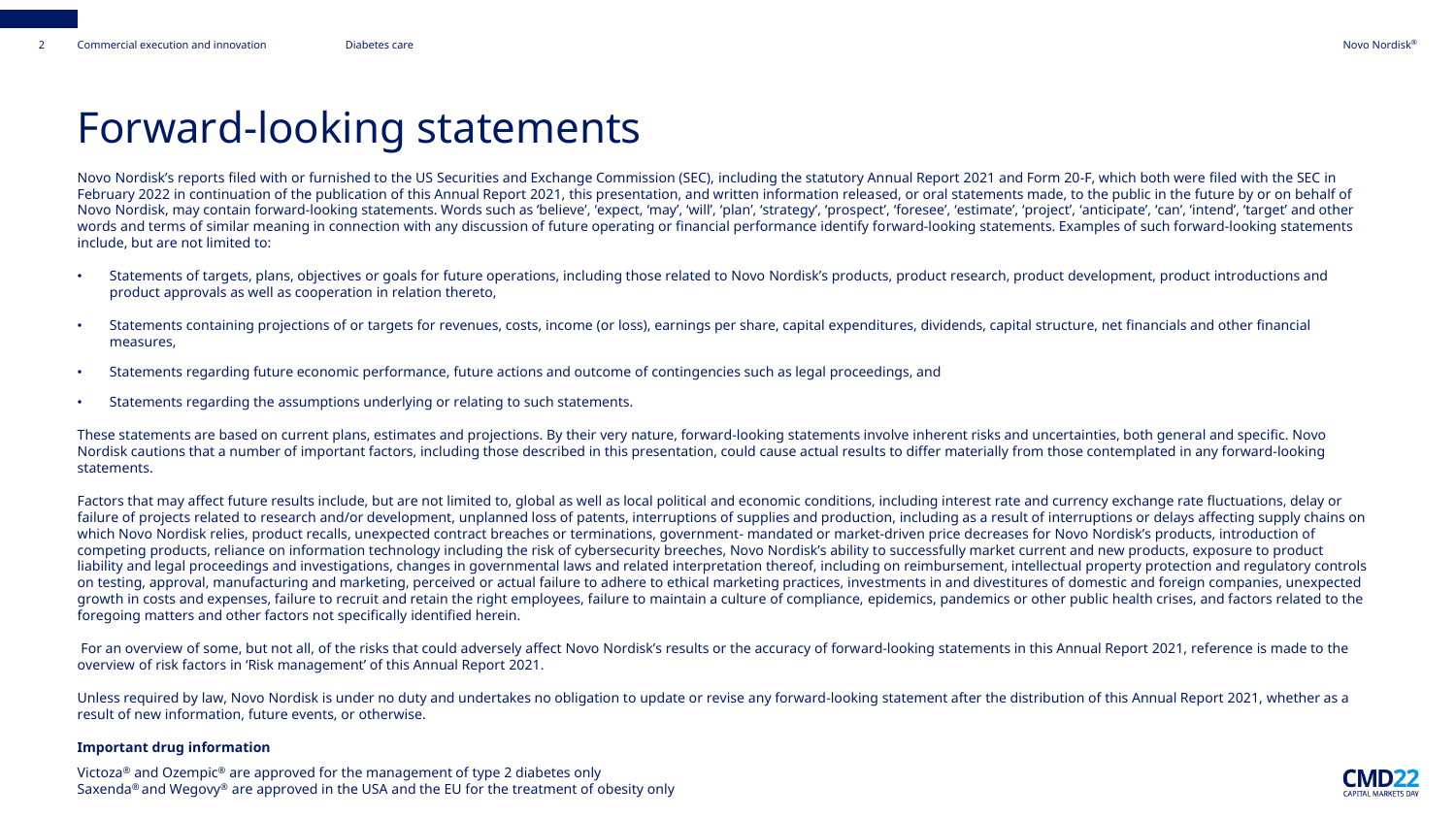### Strategic aspirations 2025



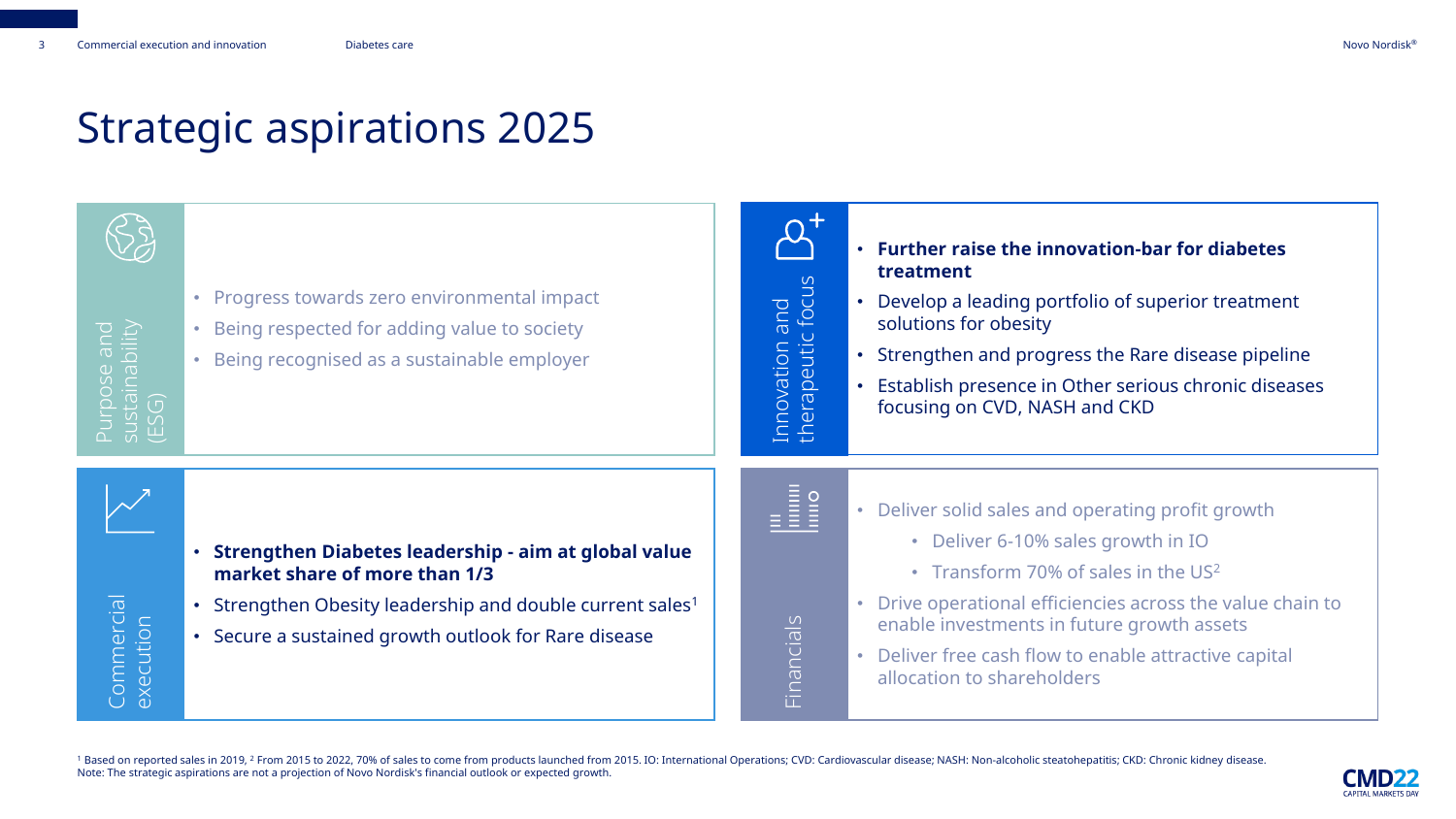# Diabetes prevalence increases, yet only ~50% of people with diabetes are diagnosed and even fewer reach  $HbA_{1c}$  target



Note: Region China is the Western Pacific number, i.e. also includes Australia which in NN's regions belongs to Rest of World

Source : Diabetes prevalence and diagnosed are based on Diabetes Atlas 10<sup>th</sup> edition, 2021; Treated is based on IQVIA patient data; real-world studies indicate between 30-55% of patients reach HbA<sub>1c</sub> target <7% .e.g. <https://www.ncbi.nlm.nih.gov/pmc/articles/PMC4388968/>

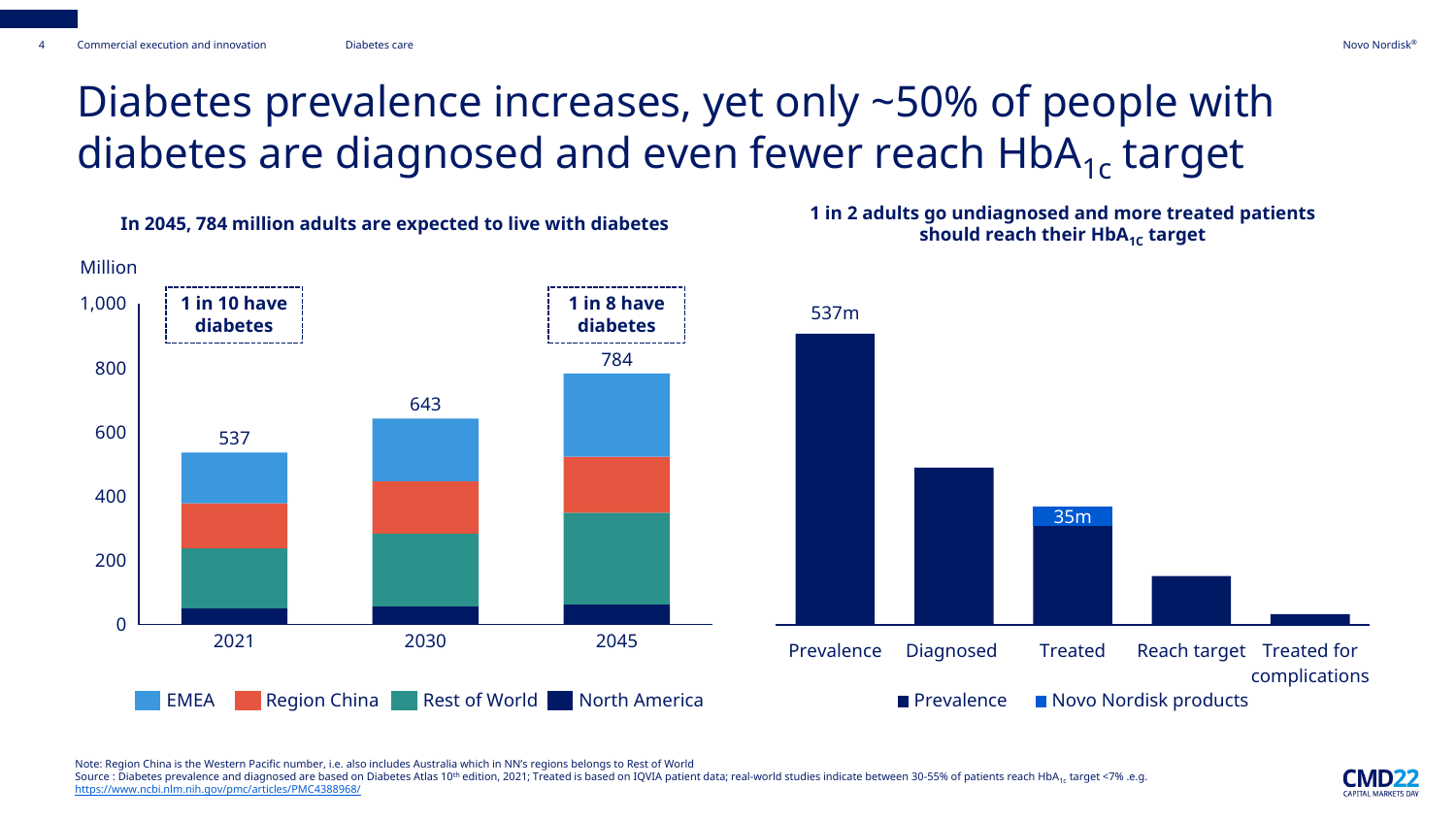# Better outcomes and broader reach can be accomplished through continued innovation, supported by digital solutions

**Novo Nordisk's product portfolio follows the patient treatment journey**



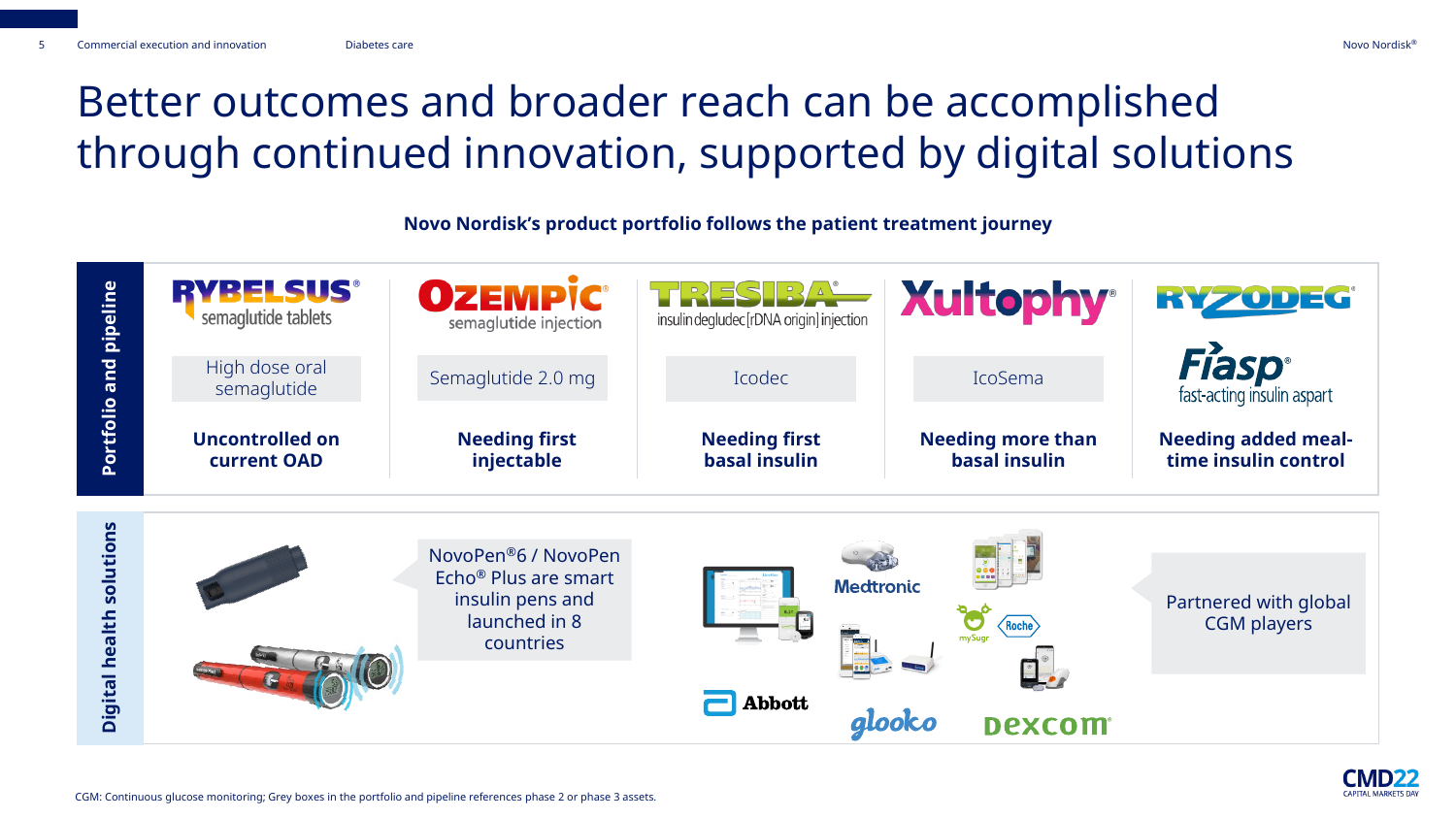### GLP-1 and SGLT-2i have been driving the value growth of the global diabetes care market



- Continued strong growth momentum in GLP-1 and SGLT-2i segments, but from a larger base
- DPP-4i segment to have first patent expiries on key products within the coming two years
- Flat insulin volume growth and continued insulin pricing pressure

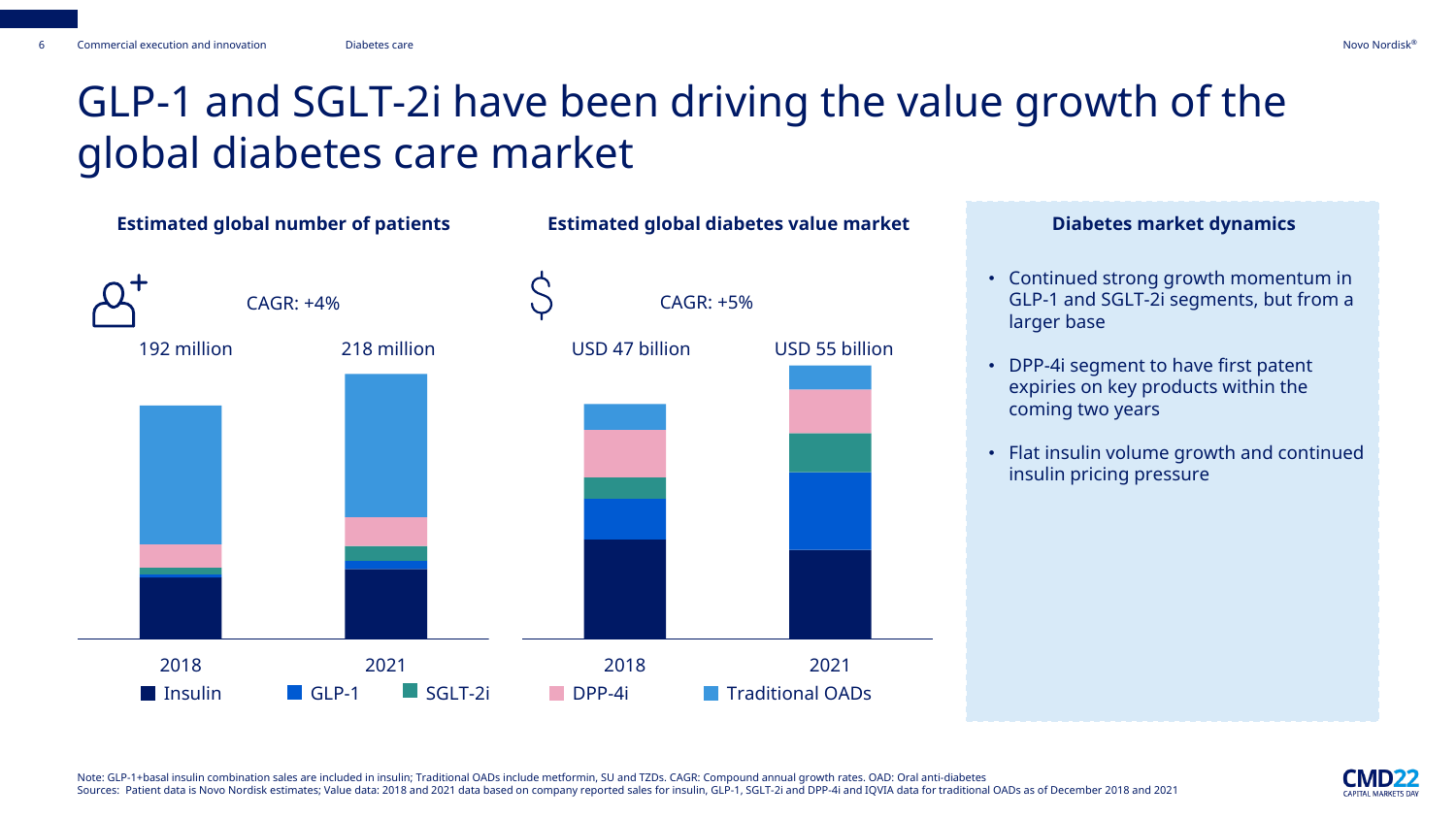### Use of GLP-1 treatments has increased globally, yet only  $\neg 6$ million people treated

**~6 million people, 3% of diabetes prescriptions, use a GLP-1 with large differences across markets**



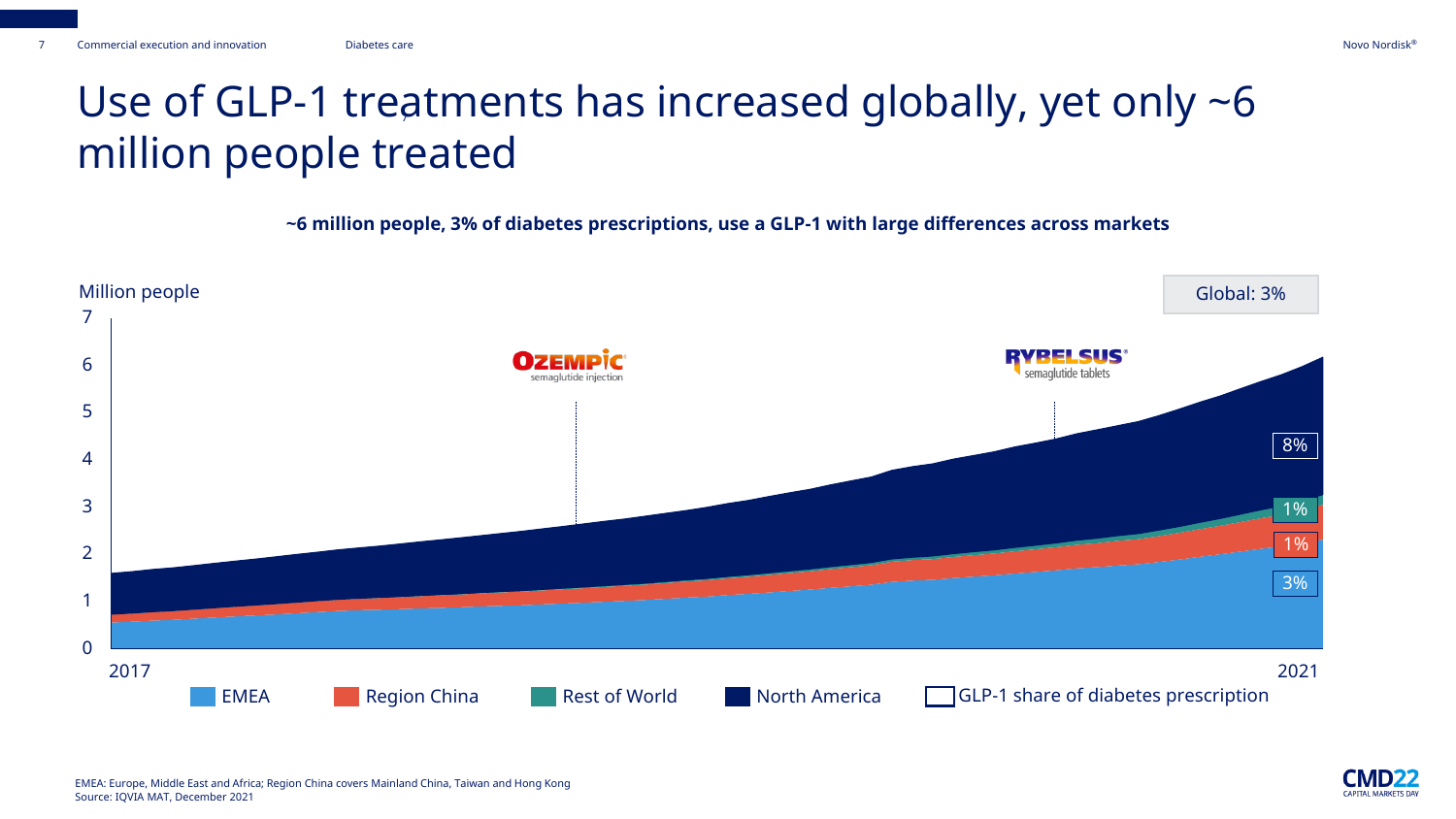**Diabetes care sales**

# Novo Nordisk progresses towards strategic aspiration of reaching more than 1/3 of the diabetes value market



**Progress made towards Strategic Aspiration**

#### CER: Constant exchange rates; NN: Novo Nordisk; MS: Market share Source: Reported sales per year and sales growth at CER; IQVIA MAT, December 2021 (Spot rate)



30.3%

Dec 2021

53.1%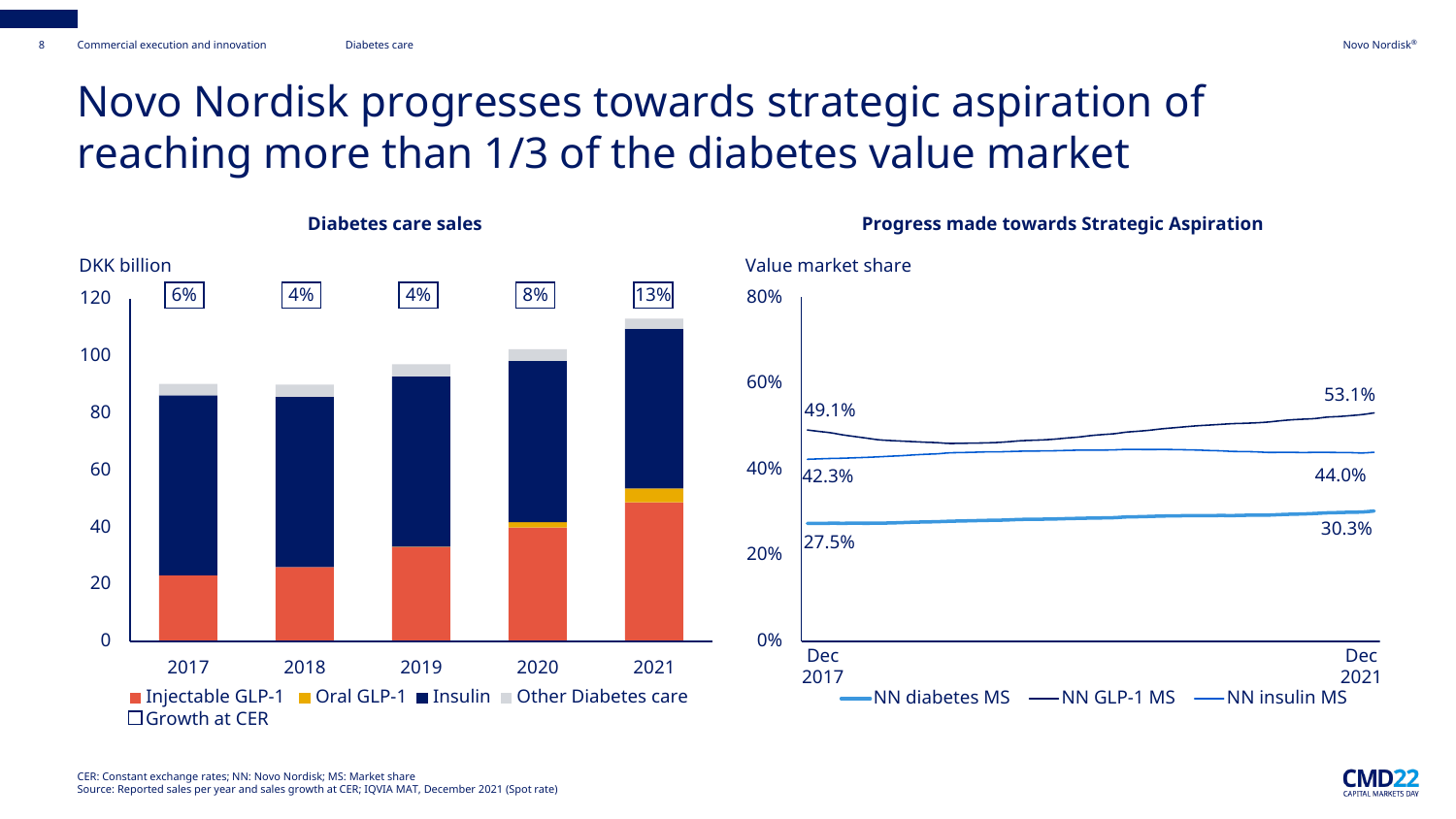### Diabetes care sales in IO driven by both GLP-1 and insulin



#### **Diabetes care sales and growth in IO**



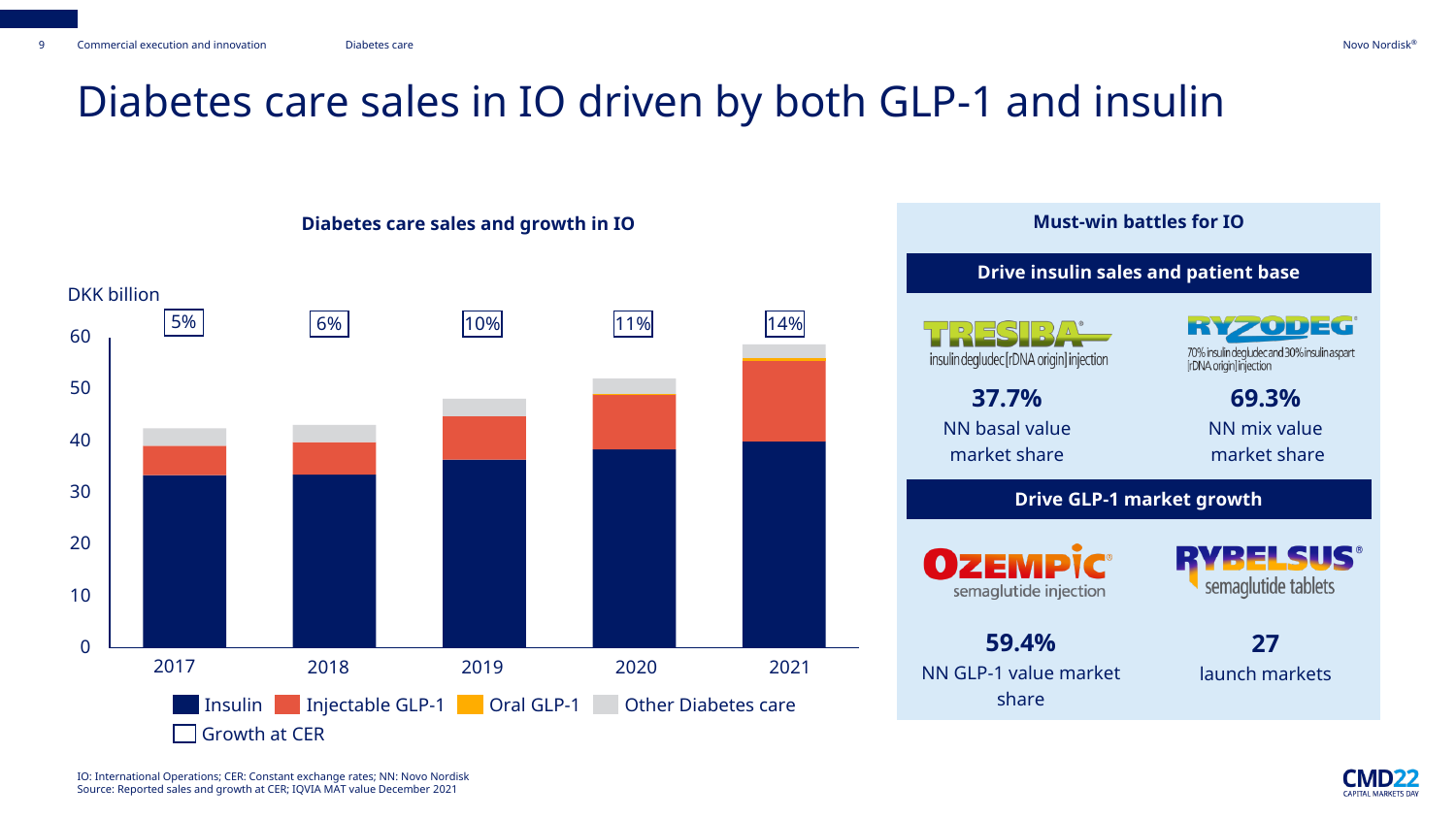### Region China remains a key strategic opportunity

**Region China is a large market with ~140 million people living with diabetes Outcome of VBP insulin in China Opportunities and strategic priorities**



- Price cuts ~40-50% as a result of VBP
- Keeps ~50% of own brand volume in scope
- Resource re-allocation towards growth products







semaglutide injection





#### **Large growing diabetes market**



- Market of 25 bDKK mainly consisting of OAD and insulin
- Diabetes market growth of  $\sim$ 7%

#### **Bring innovation faster to market**



- **Diabetes**: Rybelsus® and ONWARDS programme for Icodec
- **Rare disease:** Across portfolio



#### **Treat more patients**

• Expand patient base across new insulins and GLP-1s



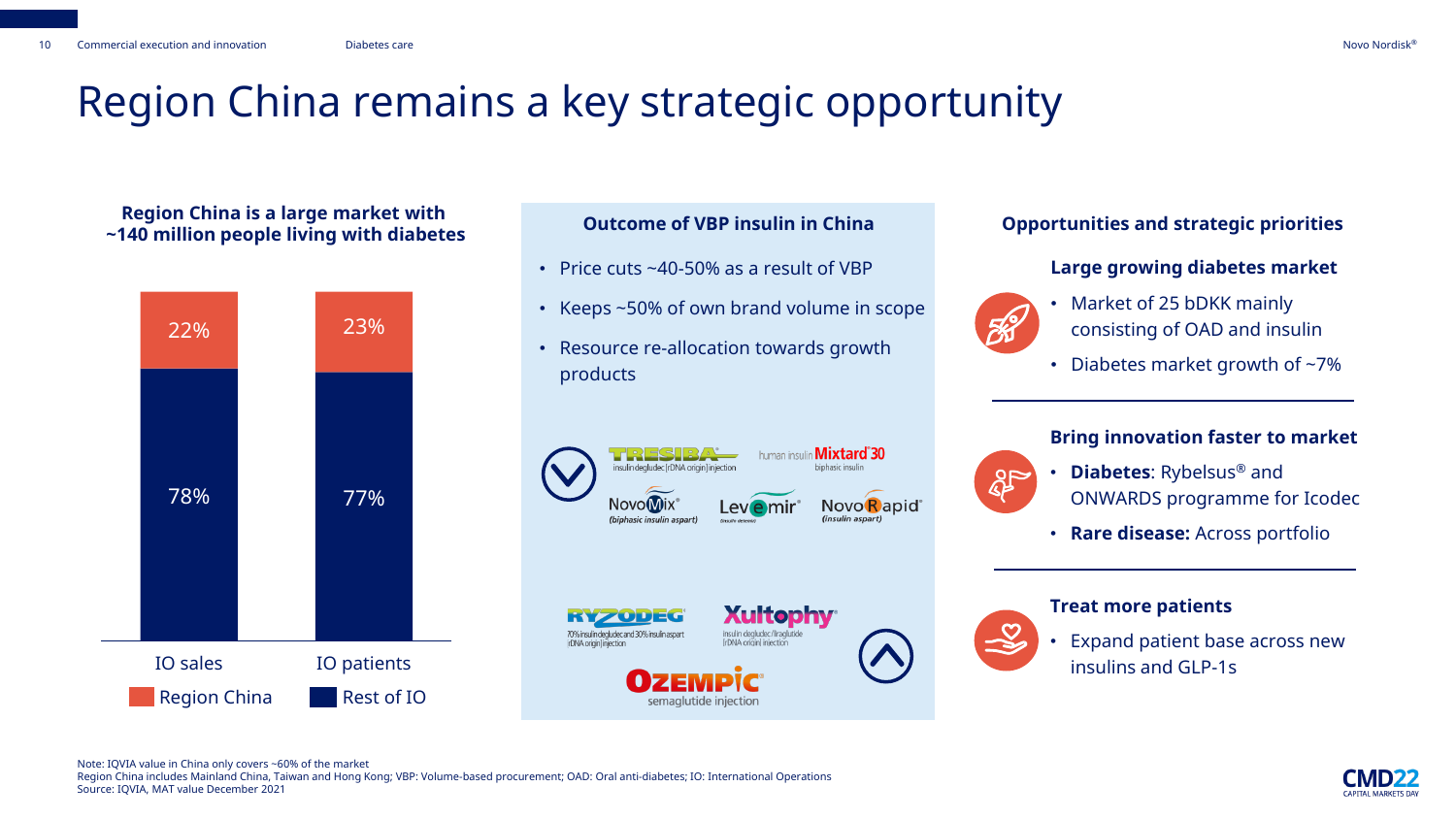# Despite uptake of GLP-1s, few patients are treated in International Operations



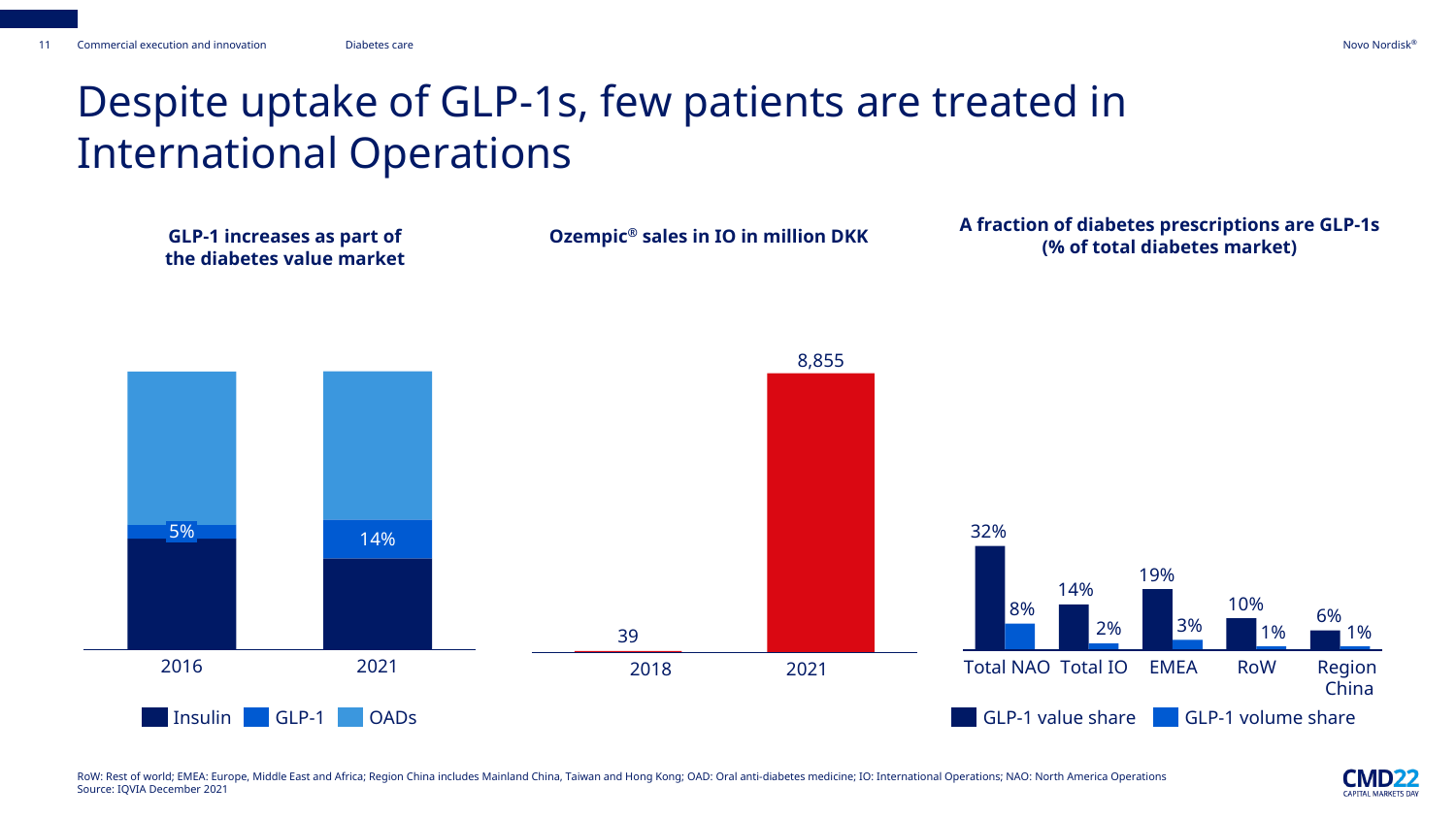# Rybelsus® has only just started to be commercially available in IO with Japan being the biggest opportunity



### **after 14-day prescription restriction was lifted**



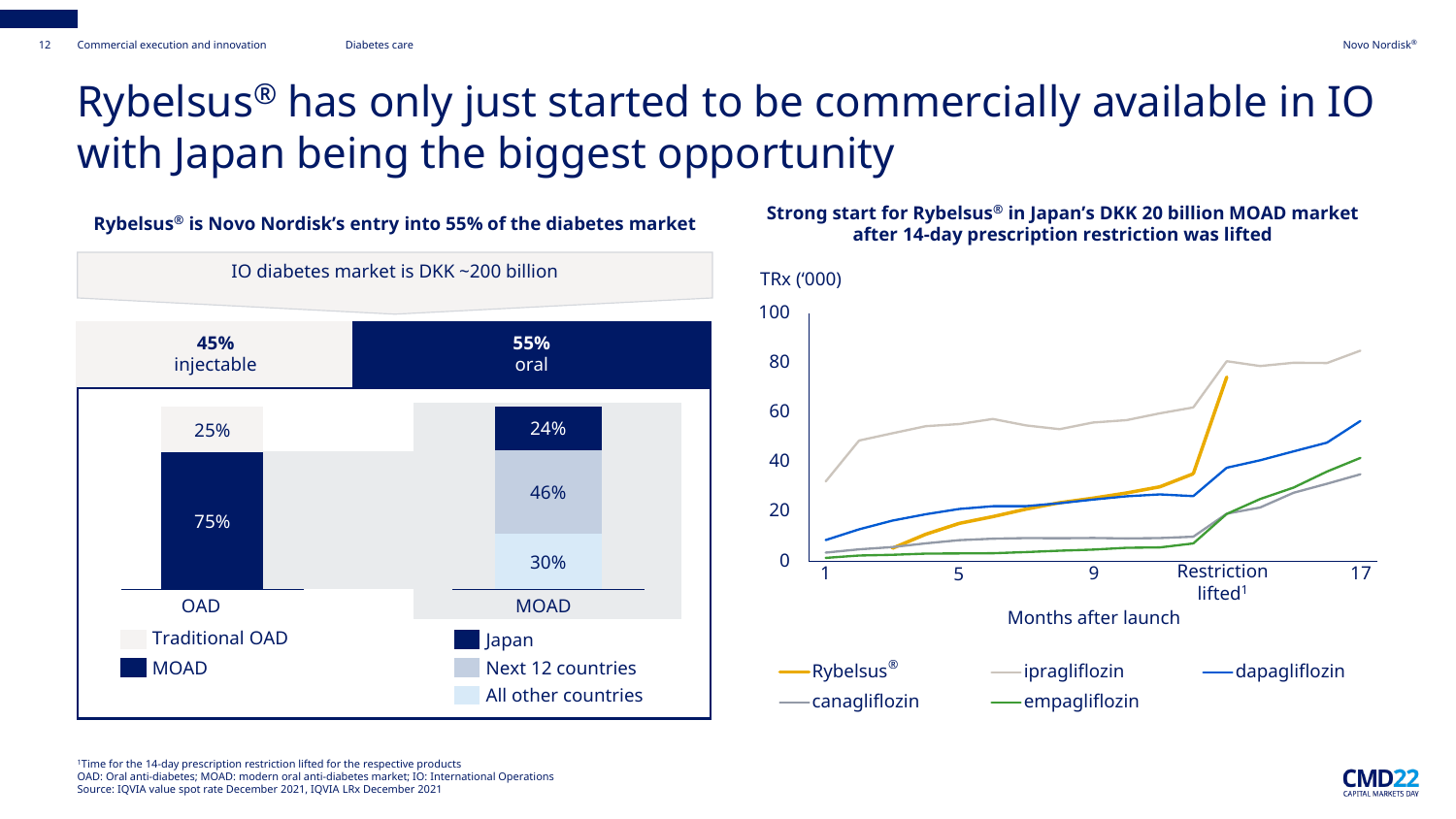### Ozempic® and Rybelsus® are driving the diabetes care sales growth in North America Operations





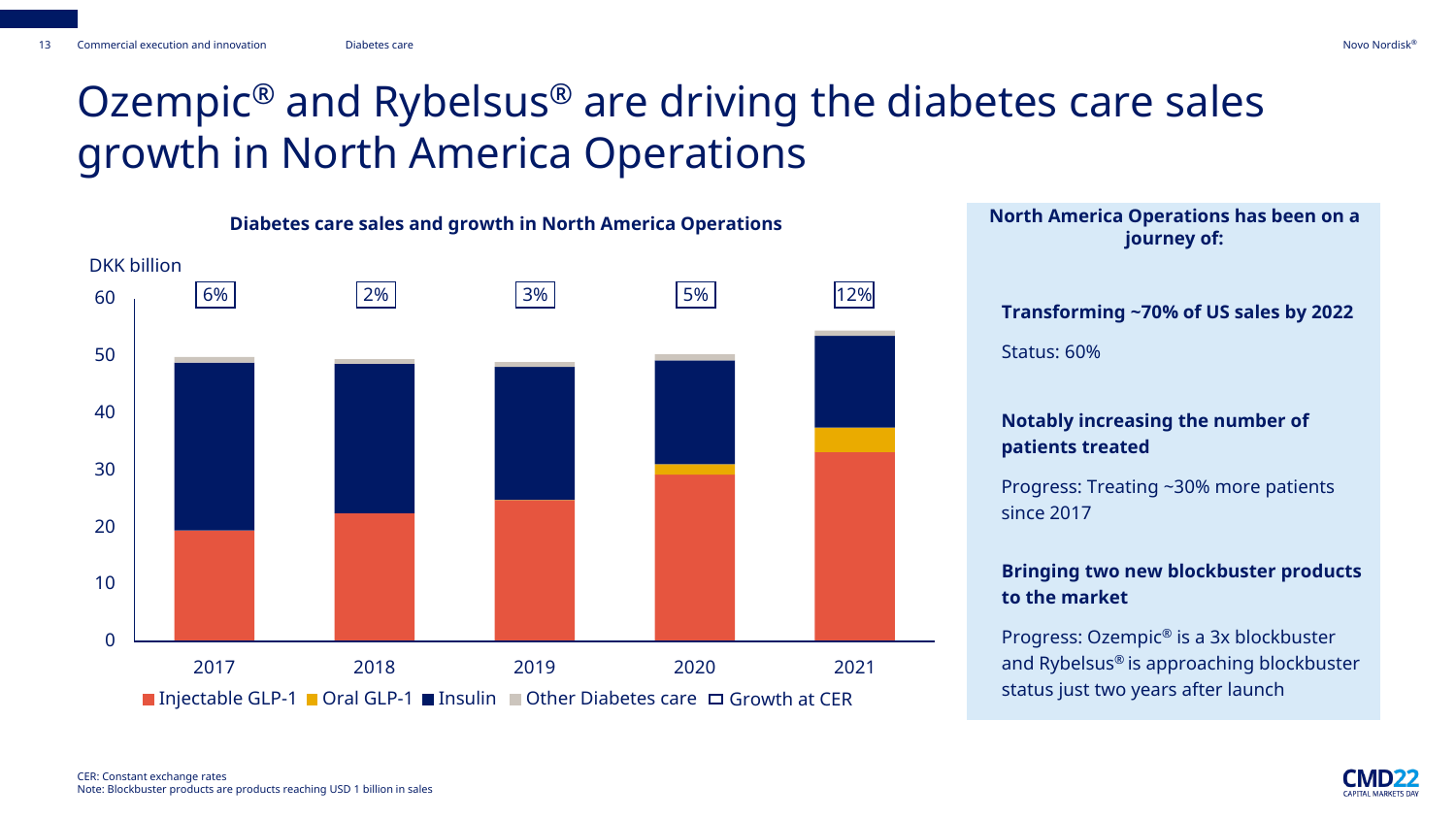### Ozempic® is driving growth in the GLP-1 class, which is still a small proportion of the US diabetes market





**US GLP-1 NBRx market share**

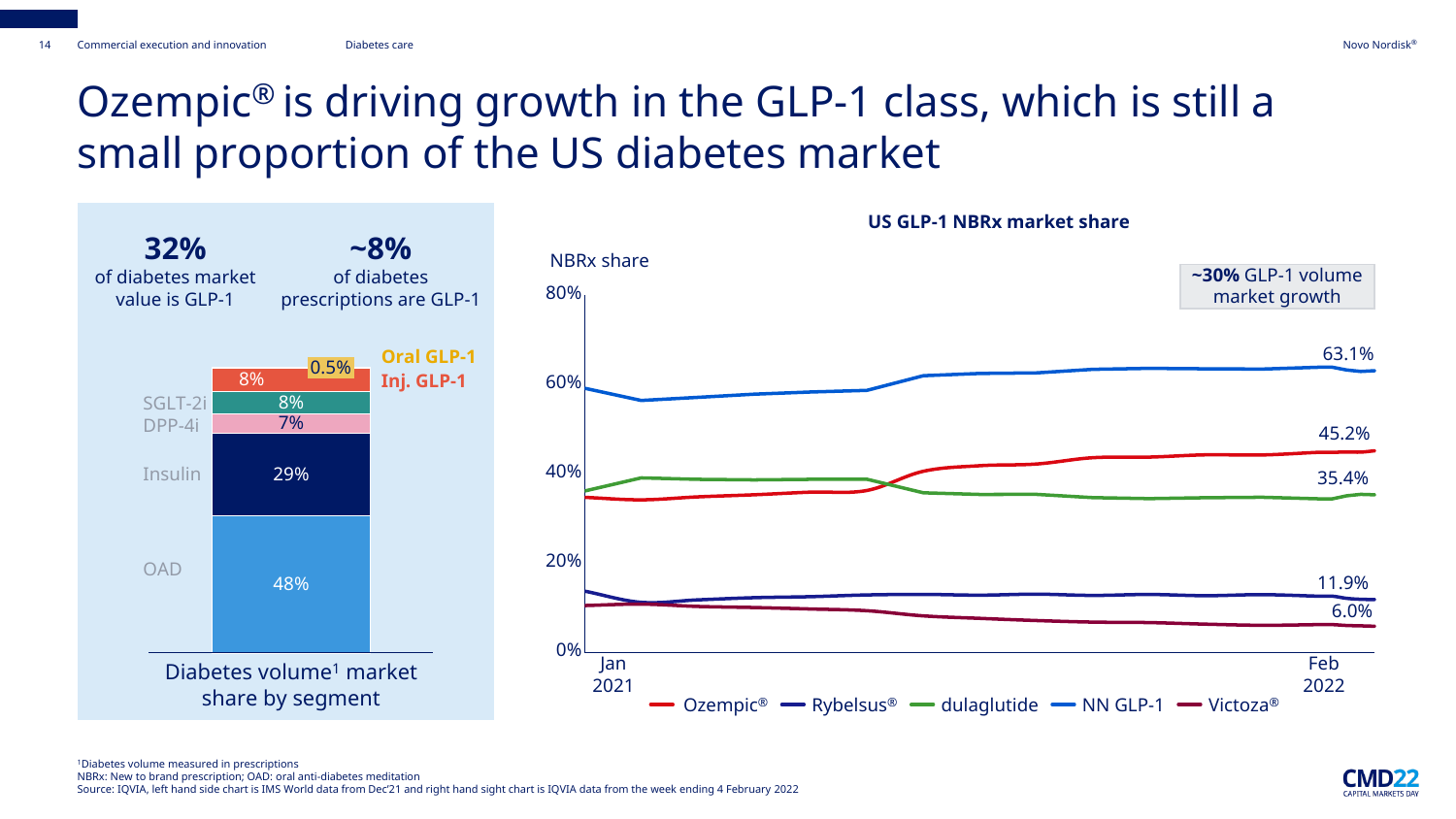### Ozempic® launch has helped drive the changing treatment paradigm in the US

**15% intensifies with non-generic treatment within 18 months of starting metformin**

**Ozempic® launch increases the use of GLP-1 as intensification after metformin**

#### **More than 60% of patients choose Novo Nordisk GLP-1 products**



OAD: oral anti-diabetes medication;

Note: All numbers are from the North America Operations. The analysis is made by comparing patients starting metformin in Q1 2017 with patients starting metformin in Q4 2019 and has 300+ unique regimens grouped based on su (GLP-1 reflects GLP-1 only, as well as regimens including any combination of subclasses), regimens hierarchy: insulin, GLP-1, SGLT2, DPP4, generic.<sup>1</sup>Considering patients that started on Metformin (844K patients) Source: IQVIA, MAT Dec'21

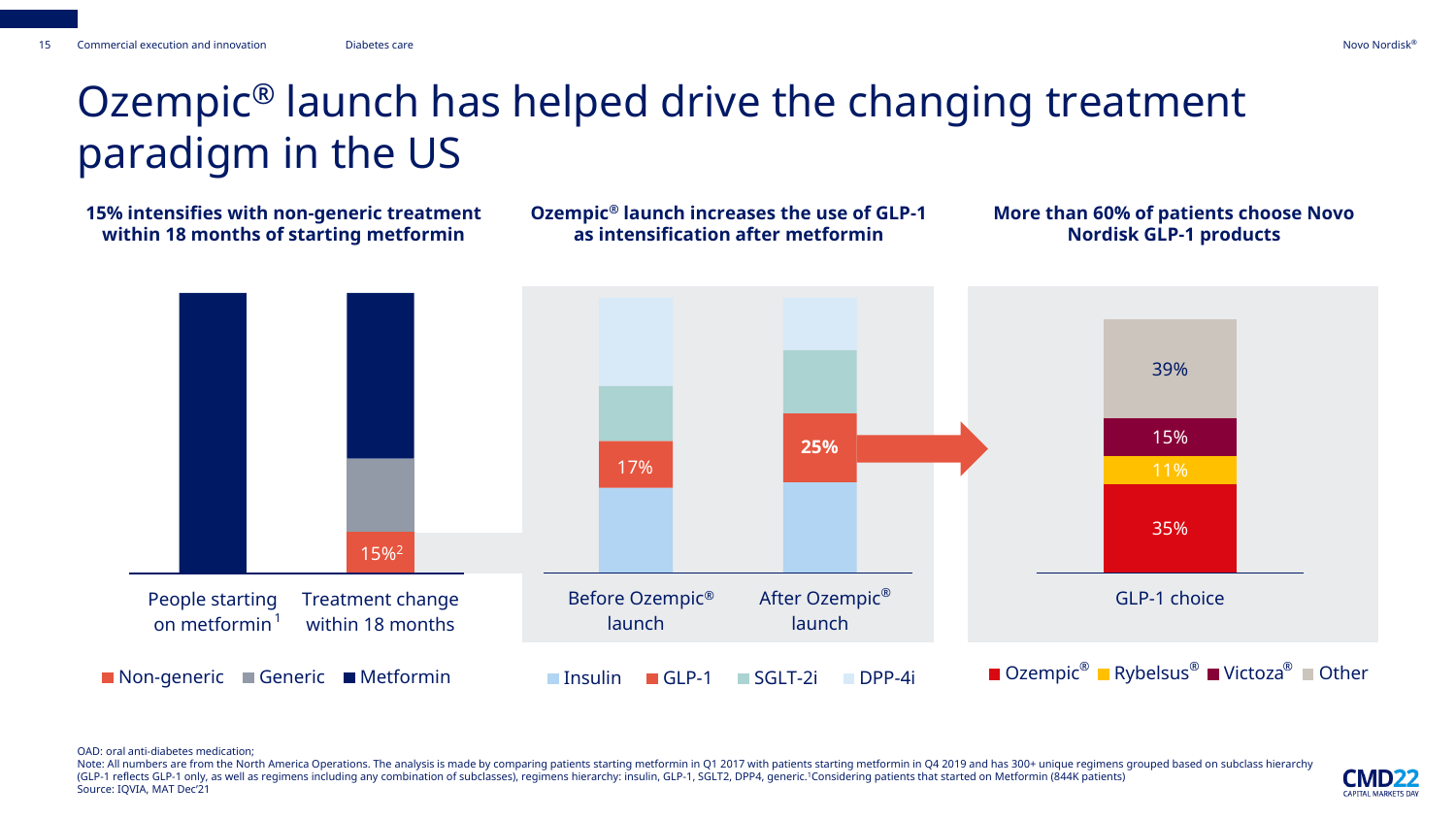### Rybelsus® is well-positioned in a competitive OAD market



### **Positioning Rybelsus® earlier in the treatment cascade**

>90% of people starting on Rybelsus® are new to the GLP-1 class

### **Source of business for new to GLP-1**



#### US OAD market is ~100 bDKK **Rybelsus**® Positioning Rybelsus® earlier **Rybelsus®** is capturing new patients **in the modern OAD market**



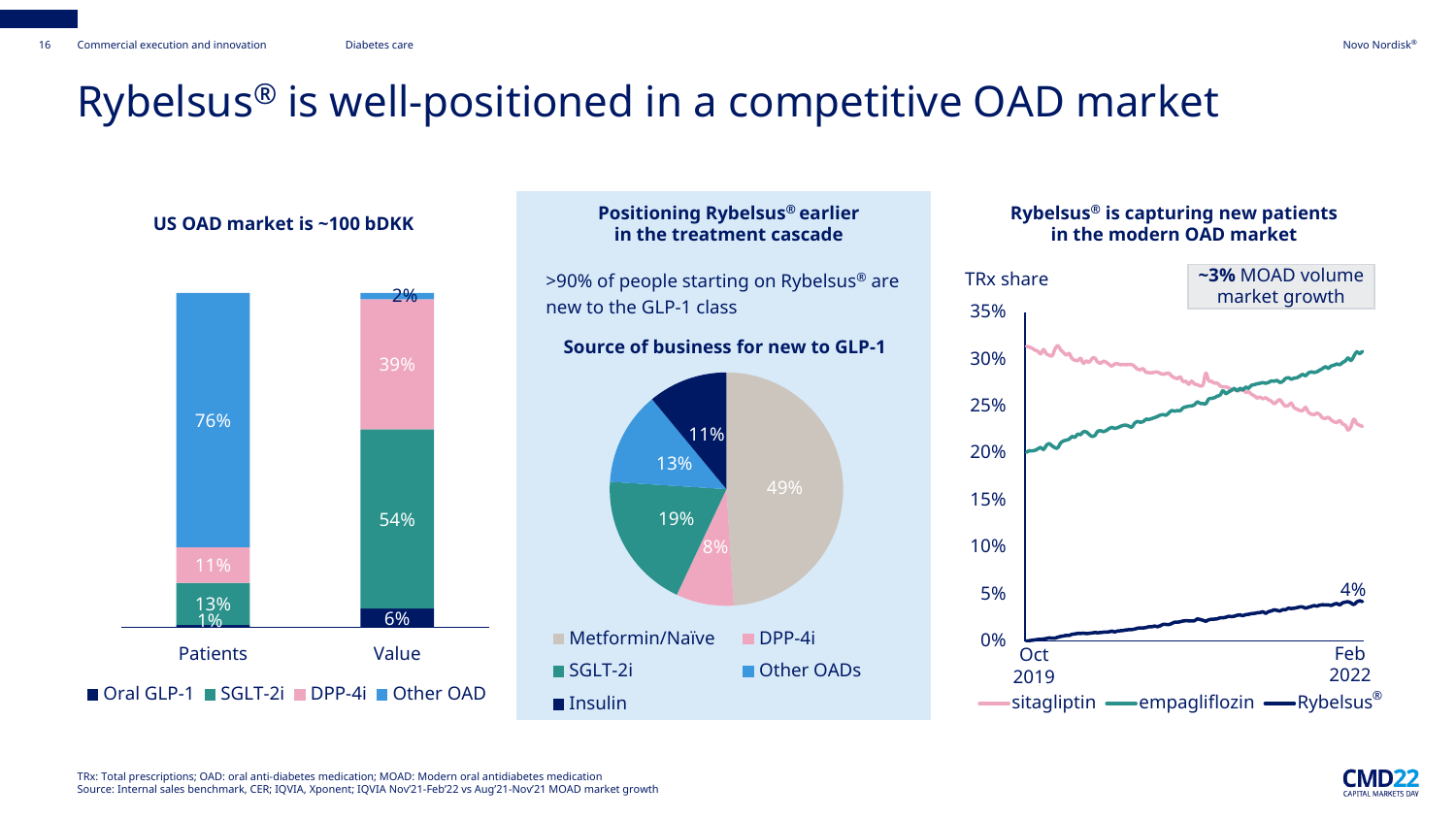### Raising the innovation-bar for diabetes treatment

#### **Further raise the innovation bar for diabetes treatment**

- Unmet need within diabetes remain large
- Moving towards patient outcomes beyond blood glucose lowering
- Developing differentiated next-generation injectable and oral GLP-1-based offerings
- Digital health to provide improved patient support and to achieve clinical trial results in the real world

|                                       |                                                   | 2022                                     | 2023    | 2024    | 2025 |
|---------------------------------------|---------------------------------------------------|------------------------------------------|---------|---------|------|
| <b>Injectable</b><br><b>incretins</b> | Semaglutide 2.0 mg, QW GLP-1                      | <b>US regulatory</b><br>feedback pending |         |         |      |
|                                       | CagriSema, FDC QW incretin treatment              | Phase 2                                  |         |         |      |
|                                       | Semaglutide+GIP, FDC QW incretin treatment        | Phase 2                                  |         |         |      |
|                                       | Semaglutide 1.0 mg in PAD                         |                                          | Phase 3 |         |      |
|                                       | <b>Semaglutide 1.0 mg in diabetic retinopathy</b> |                                          |         | Phase 3 |      |
|                                       | Semaglutide 1.0 mg in chronic kidney disease      |                                          | Phase 3 |         |      |
| <b>Oral</b><br><b>incretins</b>       | Oral semaglutide 25 mg and 50 mg                  | Phase 3                                  |         |         |      |
|                                       | <b>SOUL, oral semaglutide 14 mg CVOT</b>          | Phase 3 (indicative, event-driven)       |         |         |      |
| <b>Insulin</b><br>projects            | Icodec, QW basal insulin                          | Phase 3                                  |         |         |      |
|                                       | IcoSema, QW FDC basal insulin and GLP-1           | Phase 3                                  |         |         |      |
|                                       | <b>Ideal Pump Insulin</b> (type 1 diabetes)       | Phase 1                                  |         |         |      |
|                                       | <b>Glucose-sensitive insulin</b>                  | Phase 1                                  |         |         |      |
| <b>Other</b>                          | <b>DNA Immunotherapy</b> (type 1 diabetes)        |                                          | Phase 1 |         |      |

#### **Development pipeline**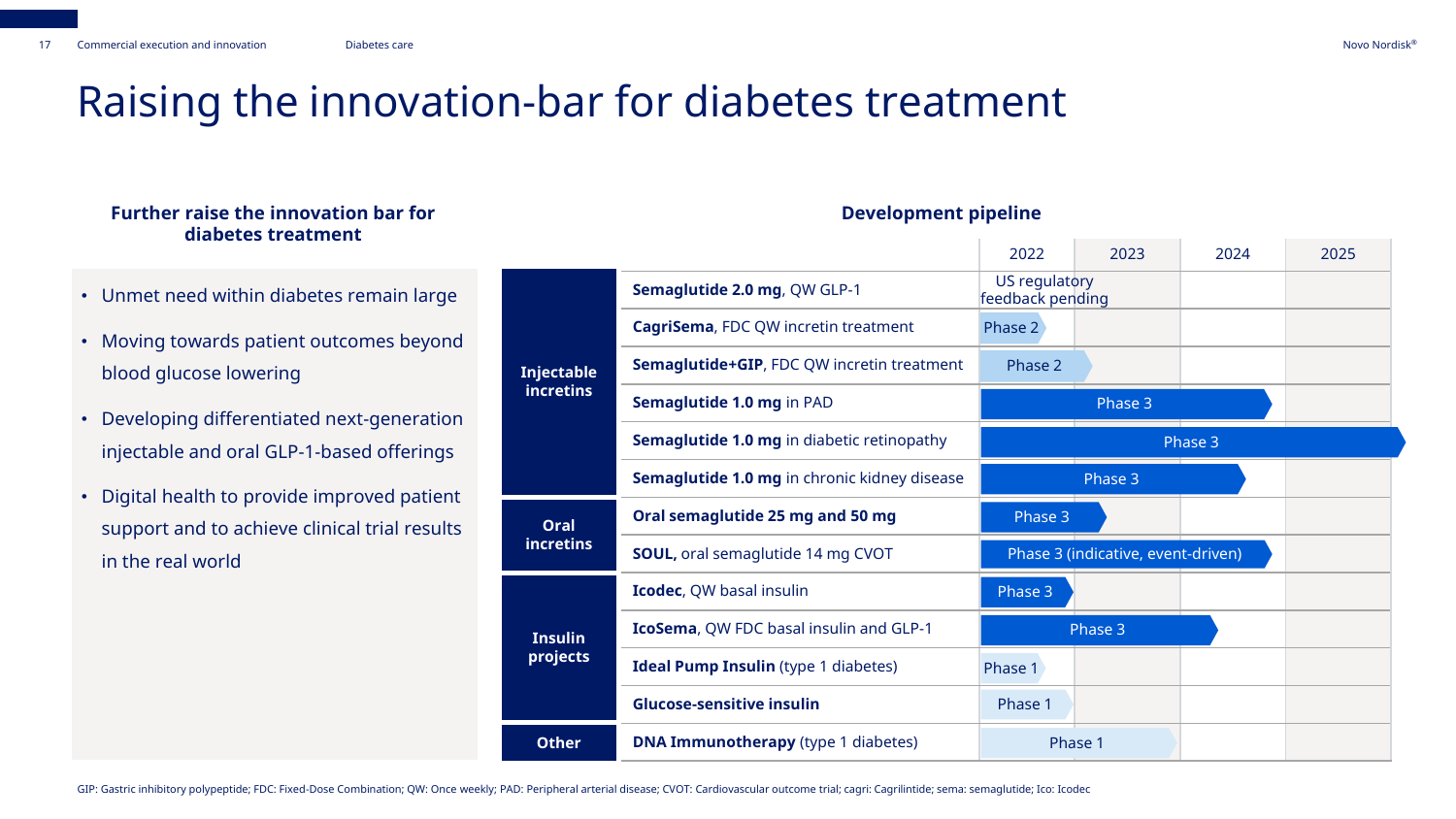# Sema 2.0 mg showed superior  $HbA_{1c}$  reduction and additional weight reduction with similar number of GI AEs vs sema 1.0 mg

**Semaglutide 2.0 mg showed a statistically significant HbA1c reduction of 2.2% in SUSTAIN FORTE Additional efficacy and safety parameters** 



|                                                              | Semaglutide 1.0 mg<br>$(n=481)$ | Semaglutide 2.0 mg<br>$(n=480)$ |
|--------------------------------------------------------------|---------------------------------|---------------------------------|
| <b>Additional efficacy</b>                                   |                                 |                                 |
| Body weight (kg)                                             | $-6.0$                          | $-6.9*$                         |
| % of participants<br>achieving HbA <sub>1c</sub><br>$27.0\%$ | 57.5                            | 67.6                            |
| % of participants<br>achieving $HbA_{1c}$<br>< 6.5%          | 38.5                            | 51.7                            |
| <b>Safety</b>                                                |                                 |                                 |
| Disc. due to AEs                                             | 4.6%                            | 4.4%                            |
| <b>Nausea</b>                                                | 14.6%                           | 14.4%                           |
| <b>Diarrhoea</b>                                             | 8.8%                            | 9.4%                            |
| Vomiting                                                     | 6.7%                            | 7.7%                            |

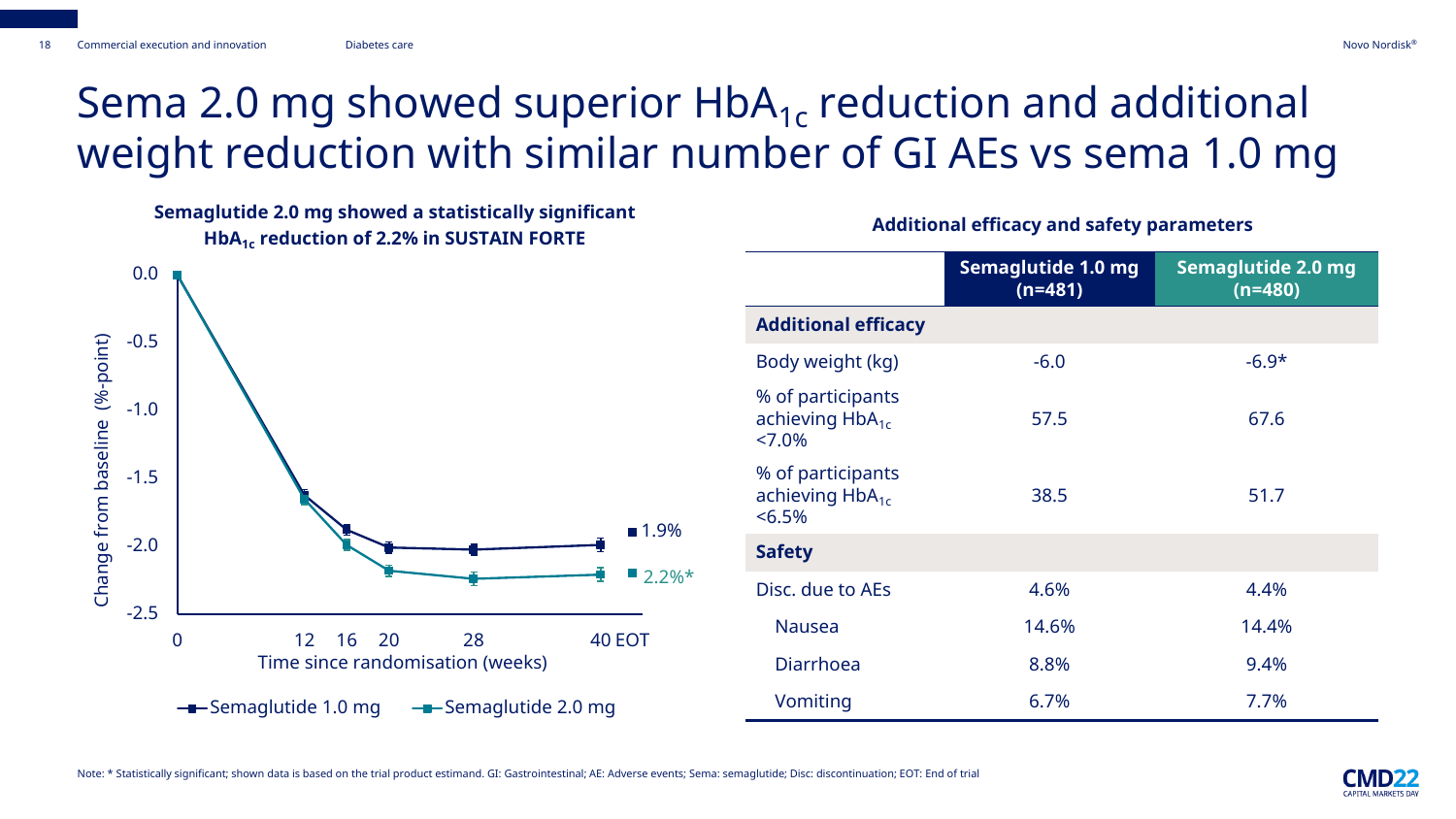### Insulin icodec, a basal insulin intended for once-weekly treatment, may reduce the disease burden for patients

### **Bringing the strongest value proposition to market Insulin icodec phase 3 programme expected to complete during 2022**



**Reduction of disease burden** with once-weekly treatment

**Tested for superior HbA<sub>1c</sub> and TiR vs** glargine and standard-of-care and similar safety profile of Tresiba®



**App-based offering** and **connected smart pen** to optimise titration and support compliance and data collection



Reduced **environmental footprint**

| <b>ONWARDS1</b>  | 970 people insulin-naïve, 78-week, vs insulin glargine U100                      |
|------------------|----------------------------------------------------------------------------------|
| <b>ONWARDS 2</b> | 520 people on basal, 26-<br>week, vs insulin degludec                            |
| <b>ONWARDS 3</b> | 580 people insulin-naïve, 26-week,<br>vs insulin degludec                        |
| <b>ONWARDS4</b>  | 580 people on both basal and bolus, 26-week,<br>vs insulin degludec              |
| <b>ONWARDS 5</b> | 1,100 people, insulin-naïve using app-based dosing<br>recommendations, 52-week   |
| <b>ONWARDS 6</b> | 580 people, type 1 diabetes using bolus insulin, 52-week,<br>vs insulin degludec |
|                  |                                                                                  |

**2022**

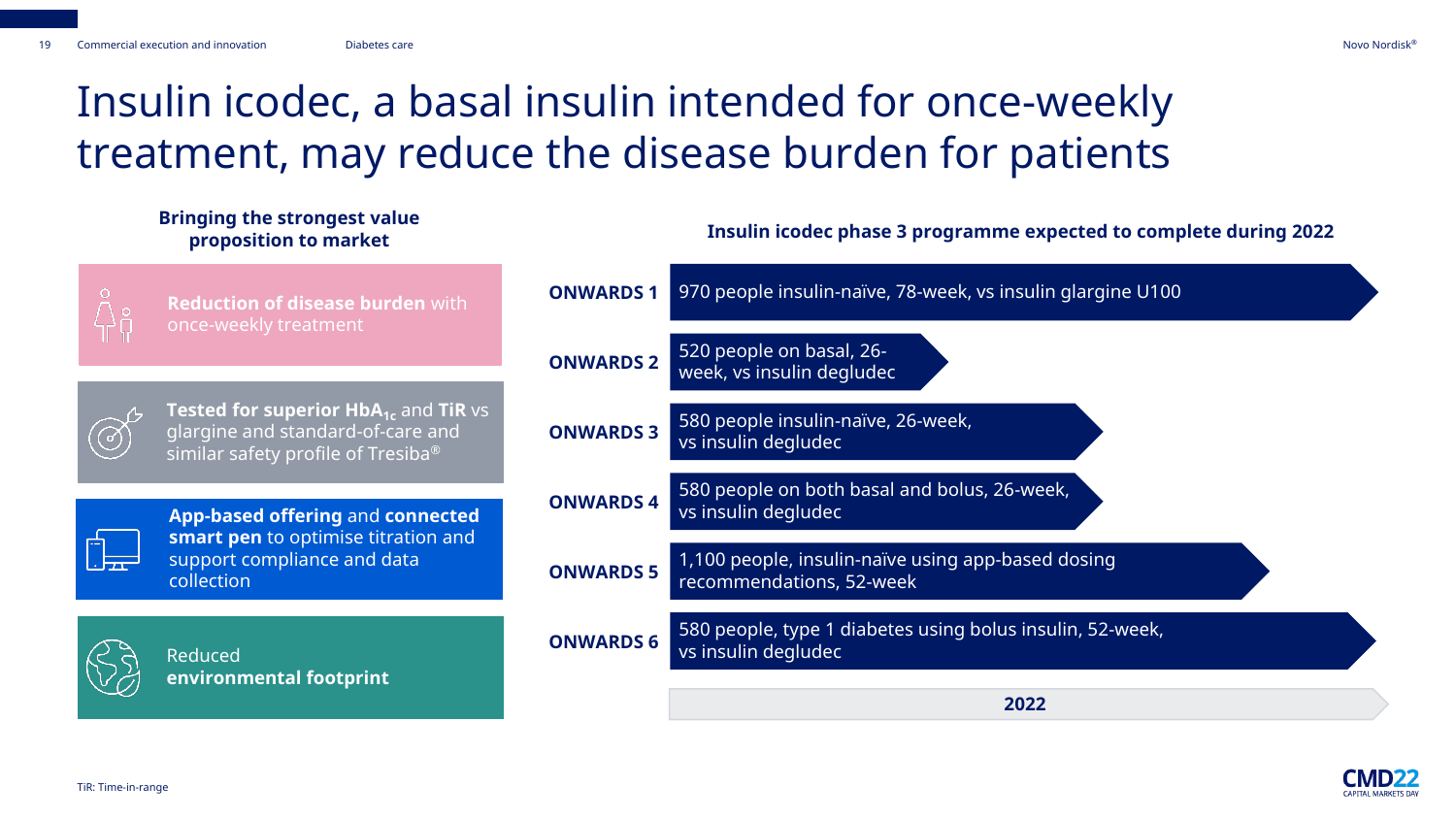### Exploring semaglutide to address the unmet needs of people with diabetes, beyond lowering blood glucose

### **FOCUS**

**Diabetic retinopathy outcomes trial**

Semaglutide 1.0 mg, injectable + standard of care

- ~1,500 patients with T2D for 10 or more years
- Primary endpoint: Presence of ≥3 steps ETDRS patient level progression
- Estimated completion in 2027

### **STRIDE Peripheral arterial disease**

Semaglutide 1.0 mg, injectable

- ~800 patients with type 2 diabetes and PAD
- Primary endpoint: Change in maximum walking distance
- Estimated completion in 2024



### **SOUL**

#### **Cardiovascular outcomes trial**

- Semaglutide 14 mg, oral
- ~9,600 patients with T2D, established CVD or **CKD**
- Primary endpoint: Time to first major adverse cardiovascular event<sup>1</sup>
- Estimated completion in 2024

### **FLOW**

**Chronic kidney disease outcomes trial**  Semaglutide 1.0 mg, injectable

- ~3,500 patients with T2D, moderate to severe CKD
- Primary endpoint: Time to first occurrence of a composite primary outcome event<sup>2</sup>
- Estimated completion in 2024

1Major adverse cardiovascular event defined as CV death, non-fatal stroke or non-fatal myocardial infarction; <sup>2</sup>Defnined as persistent eGFR decline of ≥50% from trial start, reaching end stage renal disease, death from k cardiovascular disease



T2D: Type 2 diabetes; CVD: Cardiovascular disease; PAD: Peripheral arteries disease; ETDRS: Early treatment diabetic retinopathy study; CKD: Chronic kidney disease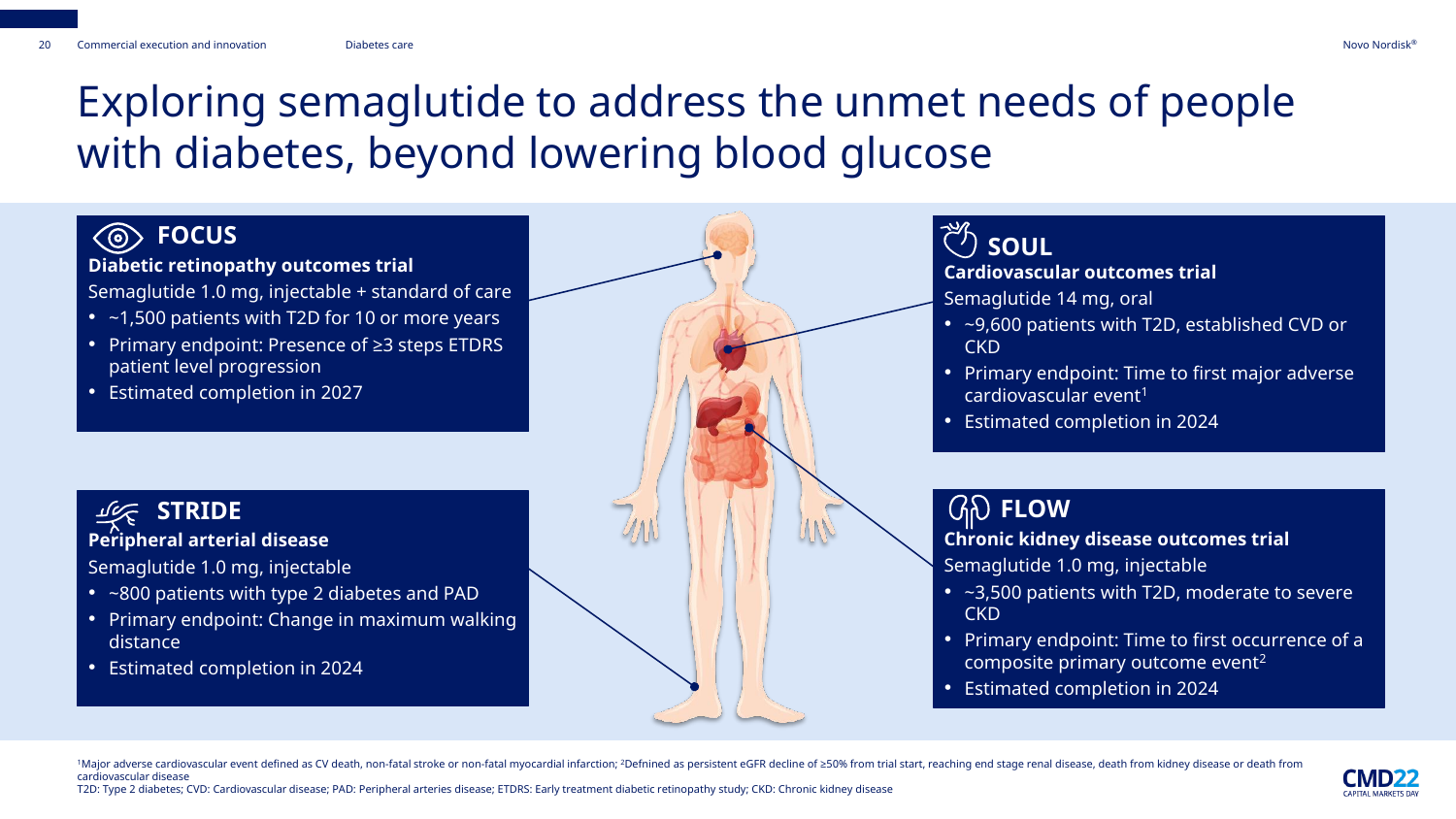### Fixed dose combination with semaglutide and cagrilintide currently investigated in phase 2 with completion in 2022



**Trial objective:** Compare the effect on glycaemic control and body weight of cagrilintide in combination with semaglutide vs semaglutide in patients with type 2 diabetes

**Primary endpoint:** Change in HbA<sub>1c</sub> (%-point)

**Next steps:** 37-week trial was initiated in Q3 2021

**Amylin** is a naturally occurring hormone. When administered it lowers blood glucose in four ways

- Slow gastric emptying, preventing blood sugar rising too fast
- Lowers the glucose production in the liver
- Increases satiety
- Lowering of glucagon in connection with meals

#### **Next steps**

Ongoing phase 2 trials for CagriSema and semaglutide in combination with GIP is expected to complete during second half of 2022